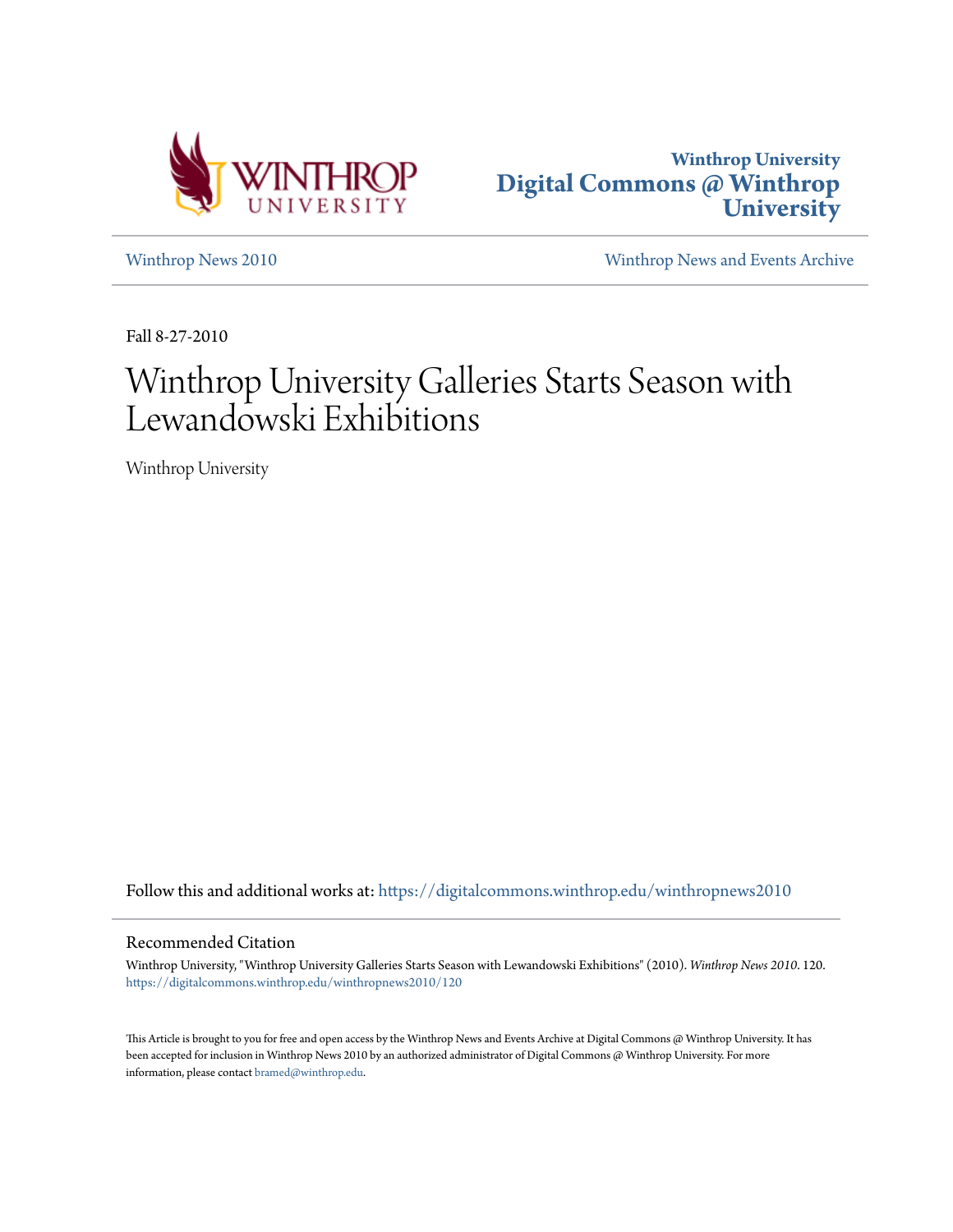■ 80 ●

**C** SHARE

All News

Archives

RSS News Feeds

Winthrop in the News

## 08/27/2010 **Winthrop University Galleries Starts Season with Lewandowski Exhibitions**

### **Quick Facts**

**ABOUT ADMISSIONS & AID ACADEMICS STUDENT LIFE ATHLETICS GIVING**

VINTHROP

UNIVERSITY

Opening the fall 2010 season will be "Edmund" Lewandowski – Precisionism and Beyond," Sept. 6-Dec. 9 in Rutledge and Patrick Galleries. An exhibition featuring artifacts, collectibles and more donated by Lewandowski and his wife will run Sept. 6-30 in the Lewandowski Student Gallery.

"Dynamo" (1948) is part of the "Precisionism

and Beyond" retrospective.



This piece will be featured in the Foundations Exhibition Oct. 11-Nov. 11.

ROCK HILL, S.C. - This fall, Winthrop University Galleries will begin the new season with an in-depth look into the works of an influential artist, art educator and mentor known as a local treasure.

"Edmund Lewandowski – Precisionism and Beyond" opens Sept. 6 in Rutledge and Patrick Galleries. The three-month show, which ends Dec. 9, is the first-ever retrospective on the works of the late Ed Lewandowski, former chair of Winthrop's Department of Art and Design. Organized by the Flint Institute of Arts in Flint, Mich., this traveling exhibition showcases works of art on loan from private collections, museums and galleries across the U.S. **"Precisionism and Beyond"** was guest curated by **Dr. Valerie Leeds**, the Flint Institute's adjunct curator of American art.

The opening reception for **"Precisionism and Beyond"** and the fall 2010 season will be held Sept. 10 from 6:30-8 p.m. in Rutledge and Patrick Galleries. In conjunction with the retrospective, the Galleries will host two lectures and an art workshop in October and November. On Oct. 21, **Tony Rajer**, art conservator and instructor at the University of Wisconsin-Madison, will give an 8 p.m. talk in Rutledge 119 titled "Ed Lewandowski: Restoring His Art and Legacy: A Personal View of a Great American Artist." Rajer also will host a three-day workshop, "The Business of Art Workshop," Oct. 22-24. Participation is limited, so early registration is encouraged.

Show curator **Leeds** will speak on "Art and Industry: The Career of Edmund Lewandowski" on Nov. 18, at 8 p.m. in Rutledge Gallery. Both talks are approved cultural events for students.

As part of the expansive Lewandowski retrospective, the Galleries will host **"Artifacts of Edmund Lewandowski from the Winthrop University Collection"** Sept. 6-30 in the Lewandowski Student Gallery. This smaller exhibition will feature artifacts donated by Ed and Dolores Lewandowski – including paintings, drawings, works in progress, postcards,

the contents of his studio and more – to Winthrop's permanent collection.